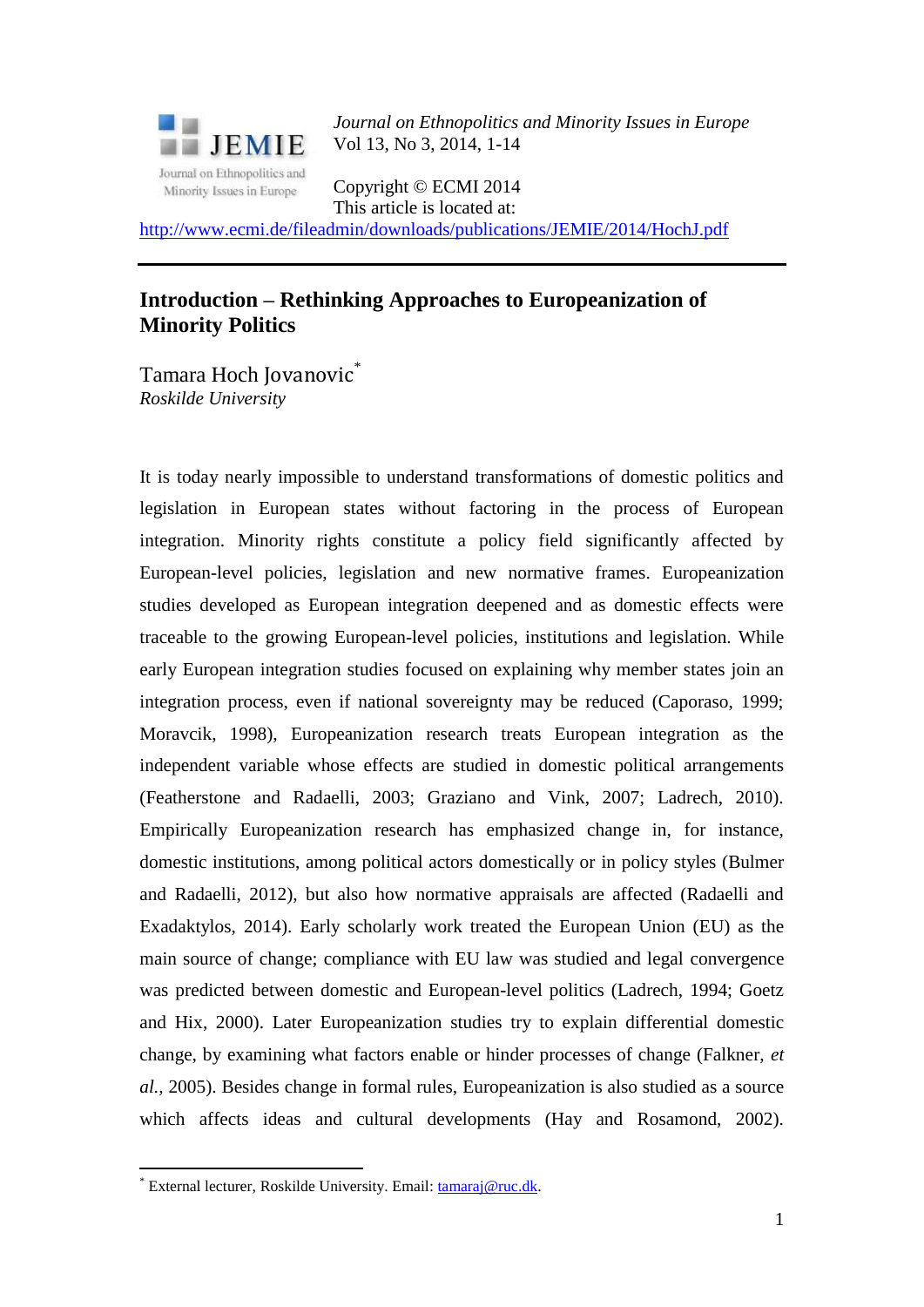Sociologists study how individuals and collective actors translate European norms into domestic practices (Jacquot and Woll, 2010). The gradual shifts have introduced new theoretical positions into Europeanization research, new conditioning factors expected to affect domestic change and broader versions of Europeanization effects.

Europeanization as a research agenda remains to be explored in minority studies. Earliest studies on the Europeanization of minority rights attracted scholarly attention with the three recent EU enlargement rounds (Ram, 2003; Kelley, 2004; Schwellnus, 2006; Rechel, 2009). The main reason for such interest was that minority protection became a key criterion for EU accession. Most studies therefore evaluated the EU's role during the accession process in Central and Eastern Europe; the politics of conditionality was treated as the main mechanism of change and Europeanization came to be measured by the degree of compliance with EU law (Grabbe, 2005; Schimmelfennig and Sedelmeier, 2005). Besides such overly "compliance-driven studies", less attention has been paid to the Europeanization of minority rights. There are two important reasons for this: first, it is due to the paucity of competencies on minority rights in EU frameworks which could be used to harmonize domestic minority policies and, second, to the common assumption that Europeanization is equivalent to 'EU-ization'. Thus the lack of legal competences in EU frameworks, preventing the EU from producing standards on minority rights and from prescribing clear rules to the EU member states, made Europeanization a neglected framework in minority studies.

## **1. New bridging of Europeanization and minority studies**

Why then bring the two together? Three recent developments make the bridging of the two fields not only warranted, but also necessary, in order to understand the effects of European-level norms and rules pertaining to minority rights both on domestic policy and among minority groups *i.e.* the impact of Europeanization. First, Europeanization as a framework has developed approaches applicable to the study of changes noted in domestic minority policies and the shifting activities of minority groups in Europe. Although Europeanization research developed through studies that emphasized domestic change through the implementation of well-established and formal EU policies (Ladrech, 1994), such top-down studies now coexist with a broader interest in the role of both formal and informal rules as catalysts of domestic change (Irondelle, 2003; Graziano and Vink, 2007). Top-down Europeanization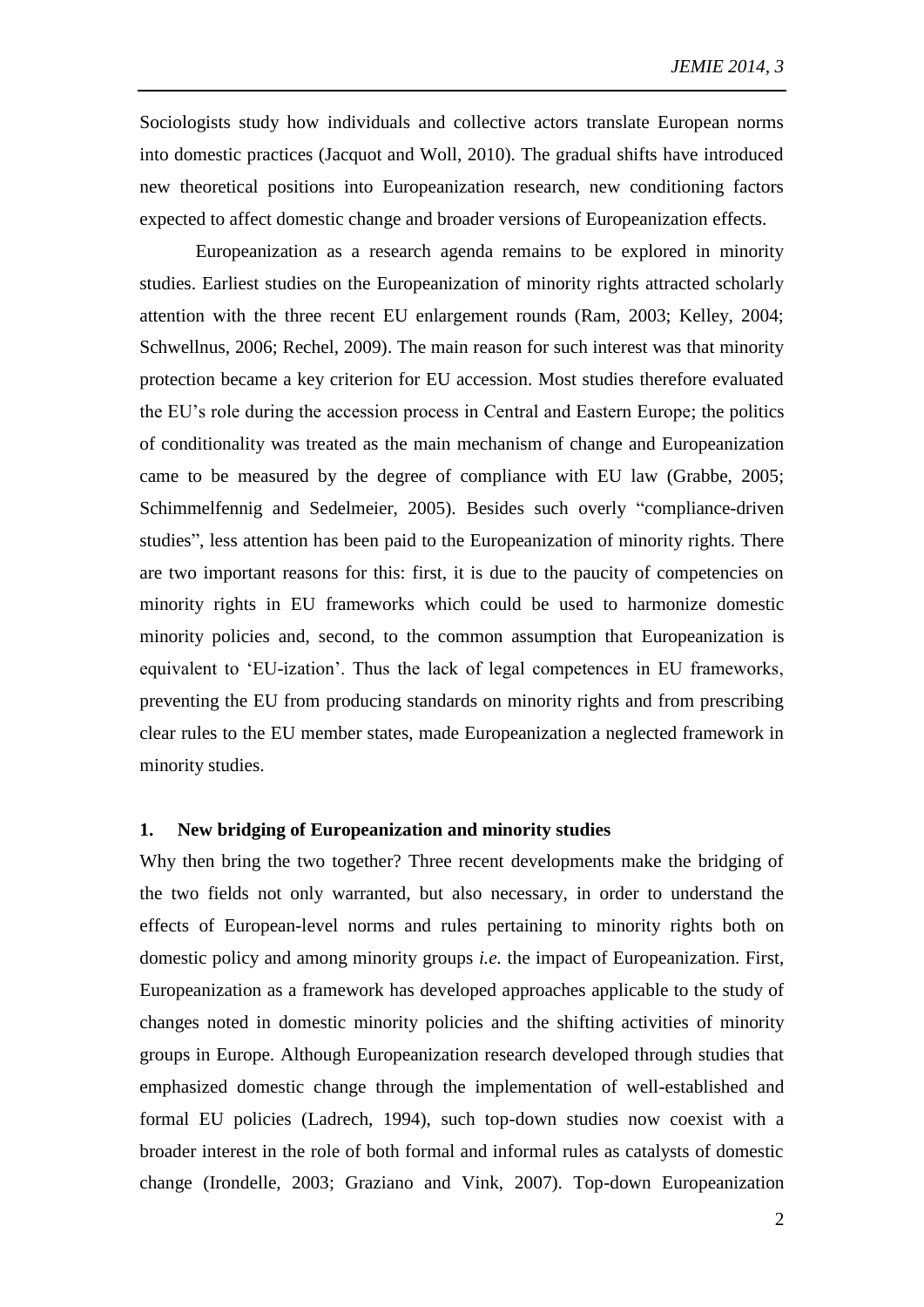focused on the alignment of domestic rules and norms with requirements or pressure coming from European organizations. Such top-down strategies departed from identifying a variable at the European level and impact was traced down to the domestic level (Lynggaard, 2011: 22). Besides pressure to bring domestic policies or legislation in line with European requirements, Europeanization now also includes bottom-up and retroactive dynamics. That is, Europe can also operate as a learning opportunity, a venue for leadership, discourse and policy action, in which case Europeanization is considered a resource for domestic political action (Jacquot and Woll, 2010) or an "encounter" for domestic actors (Radaelli and Pasquier, 2007). Bottom-up approaches begin from studying change observed at the domestic level, for example among actors and how they use Europe as an opportunity, and effects are then traced upwards to the European level (Lynggaard, 2011: 23).

Of relevance to minority studies is that Europeanization research acknowledges more mechanisms capable of affecting domestic policies, without presupposing that a European policy needs to exist for Europeanization to occur (Radaelli and Exadaktylos, 2014). New perspectives emerged with sociology, confirming a trend that Europeanization can also produce ideational effects, by occurring without pressure or in the absence of clear policy models. Here the focus is, then, on domestic change beyond legal adaptation, with emphasis on micro-level questions and/or change in norms, ideas and beliefs at the domestic level (Pasquier, 2005; Jacquot and Woll, 2010; Favell and Guiraudon, 2011). Domestic change can be voluntary and emerge through non-binding instruments, informal politics and cognitive perspectives (Jacquot and Woll, 2010). Even less institutionalized policy areas at the European level can generate domestic effects (Irondelle, 2003; Radaelli, 2008), by encouraging more horizontal variants of diffusion through state-to-state interaction. Such an ideational dimension of Europeanization has been linked to EU's international presence and how the EU can shape international co-operation by projecting its normative power through principles and norms (Manners, 2002). In this way, Europeanization can become a process that alters beliefs among domestic actors, by contributing to reformulation of collective understandings at the domestic level (Radaelli and Pasquier, 2007). Domestic actors change behaviour when confronting European-level norms and rules, by pushing for different roles in domestic policy or within the European political architecture. Encounters with European-level norms, principles and practices can also affect identities (Bourne, 2014). The European level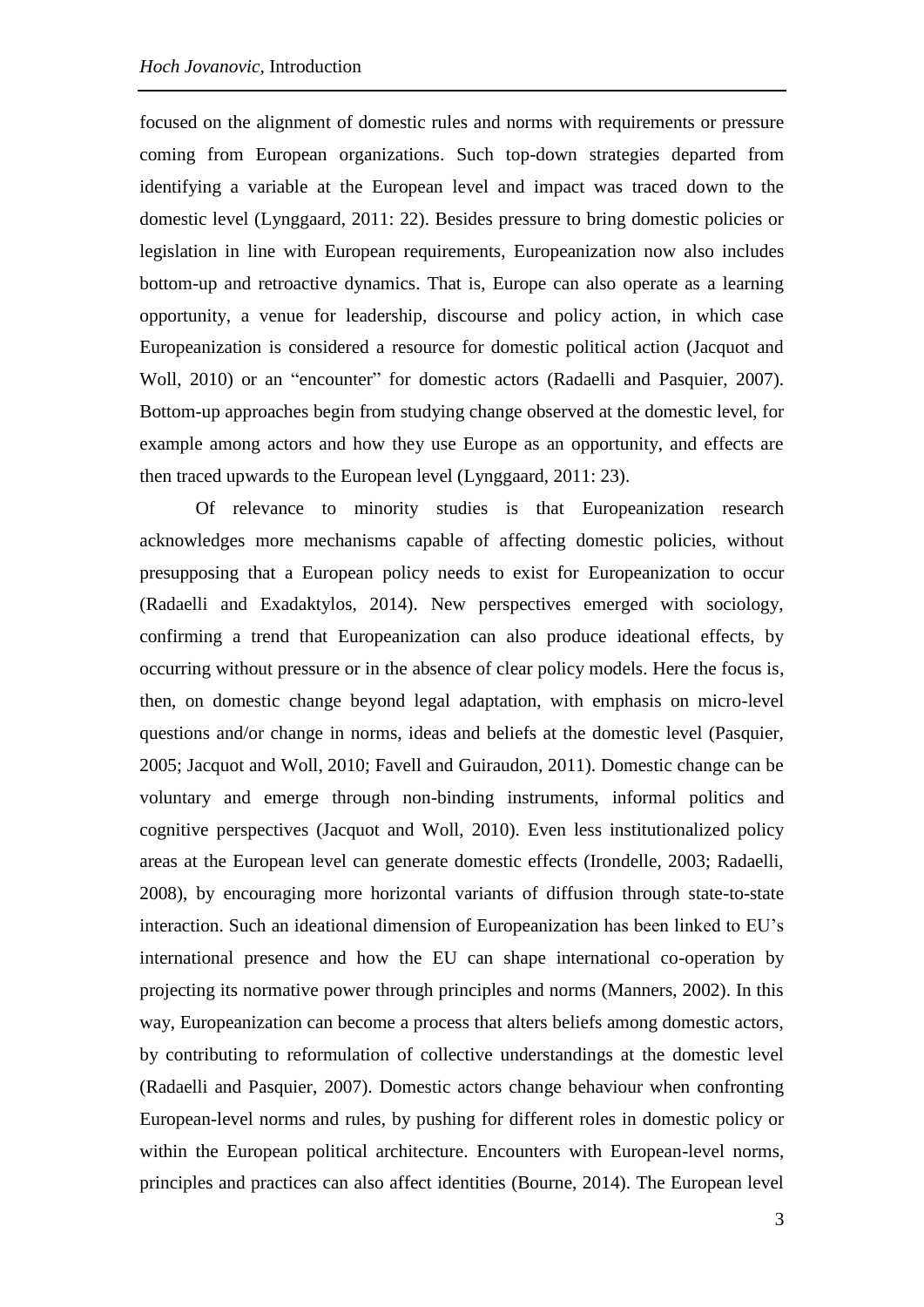can serve as an opportunity structure for civil society and influence new forms of mobilization, offering new channels for political action or second chances to actors who are weaker at home (della Porta and Caini, 2009: 12). Regional affairs can be reframed through new demands from European regional policies, which can inspire new "spaces for politics" (Carter and Pasquier, 2010) and accumulation of new roles among minority groups (Hoch Jovanovic, 2014). Europeanization research as such has coalesced into a means of understanding not only national politics, institutions and public policy developments, but also regional and local actors, along with interaction with less institutionalized policy areas.

Although Europeanization as a research agenda developed to understand the domestic significance of the EU, the research agenda today also incorporates European regional integration at large. Both the EU and the Council of Europe (CoE) include mechanisms which help to increase international scrutiny of domestic minority policy conduct through critical positions, recommendations and regular monitoring. For example, the CoE's monitoring processes aim to improve the reality and practice of minority protection (Henrard, 2003/4: 20), providing new opportunities to bring about Europeanization.

A second reason for bridging Europeanization and minority studies is that the latter have also recently started to address new questions which can benefit from Europeanization approaches. For a long time, national minority studies were dominated by questions of how to ensure minority protection (Jackson-Preece, 1998; Henrard, 2000). The role of international and European-level organizations was assessed according to their capacity to ensure protection and they often failed this test. Different reasons have been identified for this failure. Classic dilemmas are found at the state level and in the desire to retain sovereignty over people. In conformity with classic notions of international law, minority treaties make states the key contractors of international legal instruments and conventions. This principle still applies and European-level instruments on national minority rights continue to place responsibility for ratification and implementation in the hands of states. Moreover, international and European-level minority instruments have been weakly formulated and they often lack judicial enforcement (Alfredsson, 2000). It has been difficult to reach a consensus on minimum standards at the European level (Weller, 2008) and introducing vague or unenforced treaties or declarations has often solved this difficulty. The combination of the above factors has led many to conclude that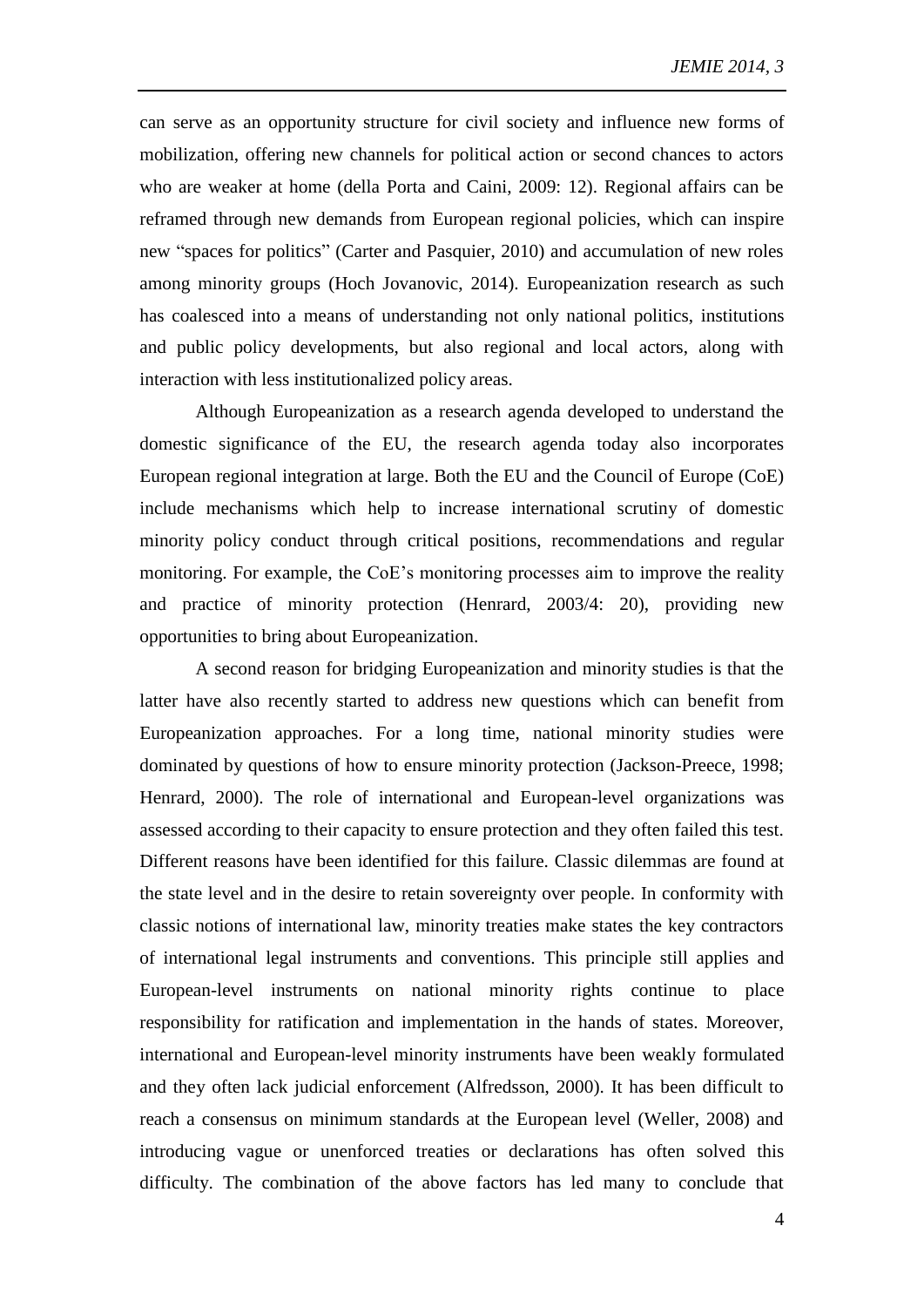international and European mechanisms on minority rights have been insufficient to ensure change on the ground, where minorities live (Schwellnus, 2006), for being conceptually unstable (Kymlicka, 2007), and that state implementation has been uneven, sporadic and often an instance of 'windowdressing' (Galbreath and McEvoy, 2012: 190).

New strands of research have started to claim that minority rights can be fulfilled through means other than legal protection by considering the role of political interactions, empowerment, social capital and mobilization trends among national minorities (Palermo and Woelk, 2003; Ahmed, 2010; Malloy, 2014). One example is the so-called "law of diversity" which proposes moving beyond protection towards empowerment of national minorities (see *JEMIE* Special Issue 2, 2014), by emphasizing the importance of self-empowerment, participation and co-operation. Characteristic of this approach is that protection of minorities should be considered as a 'transversal and shared objective to be realized by different actors and instruments in a combined approach' (Palermo and Woelk, 2003: 7). Although a coherent approach needs to ensure that minorities' distinct identities are safeguarded and allowed to flourish, national minorities also make claims that are important for entire (including majority) populations. National minority demands include access to a 'good life' (Malloy, 2010: 3) and the right to participate in the management of regional affairs (*ibid*.); the right to effective participation in public life (Marko, 2008); economic and social cohesion (Veenman, 2003); the right to co-operate across boundaries and with a kin-state (Klatt and Kühl, 2006); and cultural activities that stimulate diversity and heritage preservation (Ahmed and Hervey, 2003). National minorities also show interest in political participation at different levels. Interest in the European level as a new political space for action and experimentation is only growing.

Approaches such as empowerment suggest that individuals and groups can become their own agents of change. National minorities have started to make their own discoveries of new opportunities offered by Europe and to experiment with new forms of governance, as they seek to advance own interests and to gain new legitimacy for minority claims at new levels. Their relationship to Europe has motivated mobilization, as clearly seen in a number of European Citizens' Initiatives organized between different national minorities in Europe since the Lisbon Treaty entered into force in 2009. Involvement with European-level policy making brings the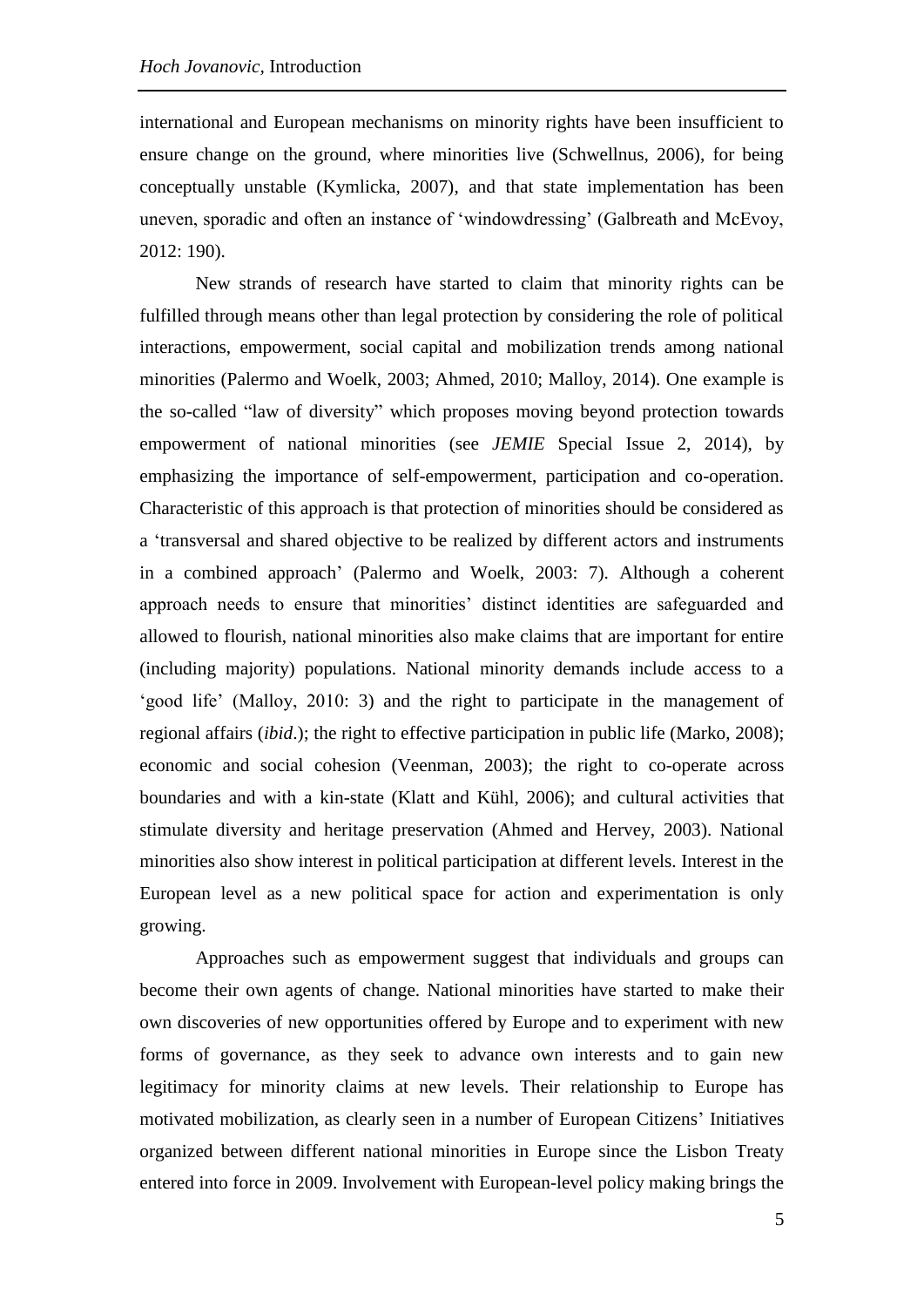scope of a *group agency* among minority groups into a new light, underlining new role acquisition and experimental action (see Hoch Jovanovic, 2014). Studying members of minorities as *subjects* or *users* of policy and law can thus indicate how they make use of European-level policies and laws and how new coalitions are built. This also lends important insights into ongoing shifts in minority studies. Many empirical developments among minorities in Europe show a linkage to studies which suggest that minority groups should be viewed as more than objects or as passive recipients of legal standards, and increasingly as subjects of standards and policies (Malloy, 2014). The European level offers different possibilities to minority members to try out new political roles, to voice their own standpoints during policy drafting and to contribute to implementation processes. Such studies are thus advocating a need to make use of more bottom-up and inductive strategies.

And third, there are also important empirical developments within European institutions, norms and rules that carry significance for domestic minority policies and for minority groups and their activities. Both the CoE and the EU deserve new attention in relation to Europeanization. Together the CoE and the EU possess a combination of instruments to increase scrutiny of and pressure on domestic minority policies, demanding different degrees of adjustment in domestic policy conduct. It is important to note that such pressure is not about legal compliance or minority protection only, but there is an increased interest in affecting the conduct of domestic national minority policy more broadly. Both top-down and bottom-up Europeanization approaches are useful in this context. On the one hand, possibilities for top-down Europeanization have multiplied as the discourse on minorities grew stronger through the 2004 (unratified) Constitution for Europe and the Lisbon Treaty. Both documents introduced a new vocabulary in EU frameworks with relevance to minorities. The term "minority" appears in EU primary law for the first time and the 2000 Charter of Fundamental Rights reiterates that the EU is committed to respecting diversity and to prohibiting discrimination based on belonging to a national minority. The issue of minorities is also being linked to other internal developments, such as EU policies prohibiting discrimination, policy domains of social inclusion and the EU's commitment to promoting cultural and linguistic diversity internally (see Ahmed, 2010). As the CoE's Framework Convention for the Protection of National Minorities (FCNM) enters its fourth monitoring cycle, a European system of minority protection and benchmarks are being "routinized" by specific expert groups,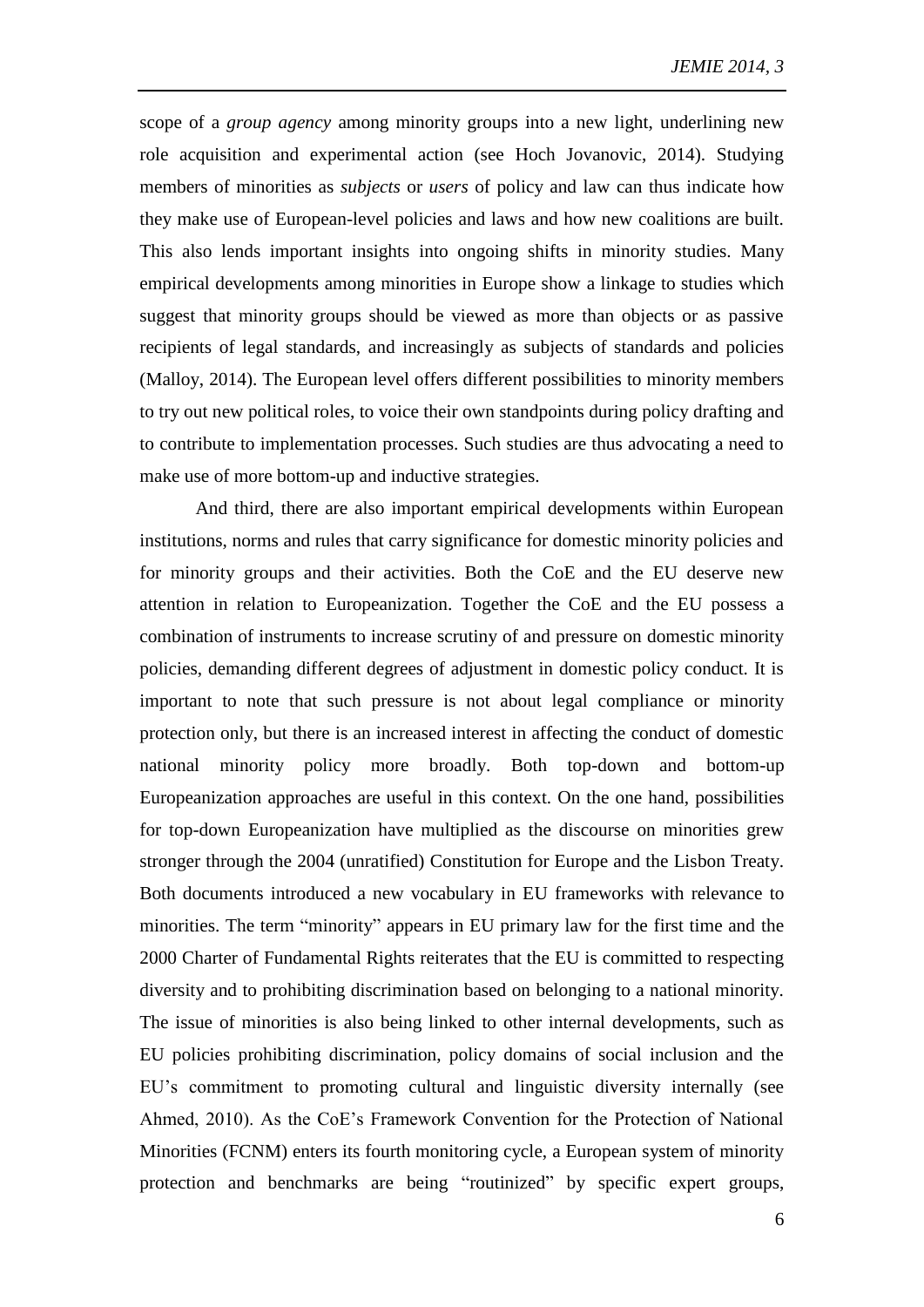resembling another crucial top-down Europeanization mechanism. Regarding the European Convention on Human Rights (ECHR), although it does not address minority protection directly, the ever growing use of the ECHR and the European Court of Human Rights (ECtHR) among national minorities since the 1990s, coupled with judgments favourable to minorities, has introduced another important instrument to exert pressure for change upon national governments.

On the other hand, European-level norms and rules, and especially EU policymaking processes, encourage new mobilization patterns which also extend to minority groups, thereby multiplying opportunities for bottom-up Europeanization. The way that significant parts of EU law and policy is drafted and executed may offer a host of previously unknown opportunities for political action and organization to less formal actors. Although studies of minority groups' usage of and mobilization around European policy making are still in their infancy, minority-minded actors, minority representatives and varied associations increasingly make their own interpretations and search for linkages between their cause and EU law and policy. Although this perspective has to be explored much more, some recent bottom-up studies of minorities' usage of European-level norms and rules has been described as 'an ongoing actorness formation' (see Hoch Jovanovic, 2014), possibly adding new insights into the very understanding of how best to fulfil minority rights through minority groups' own activity.

Thus, changes in Europeanization research, shifting trends in minority studies, new developments in norms and rules and the growing mobilization of national minority actors provide an important rationale for (re)considering the impact of Europeanization on domestic minority policy and on minority groups and their activities.

## **2. About the special issue**

This volume takes the above developments as a starting point and explores new ways of understanding the Europeanization of minority politics. One central aim is to move beyond earlier predictions which have dominated each field and limited the application of Europeanization research to minority studies. Each contribution to this volume addresses important aspects related to domestic-European interaction, focusing on specific countries, policy areas and minority groups. Following the introductory article, the special issues proceeds with an up-to-date reflection on the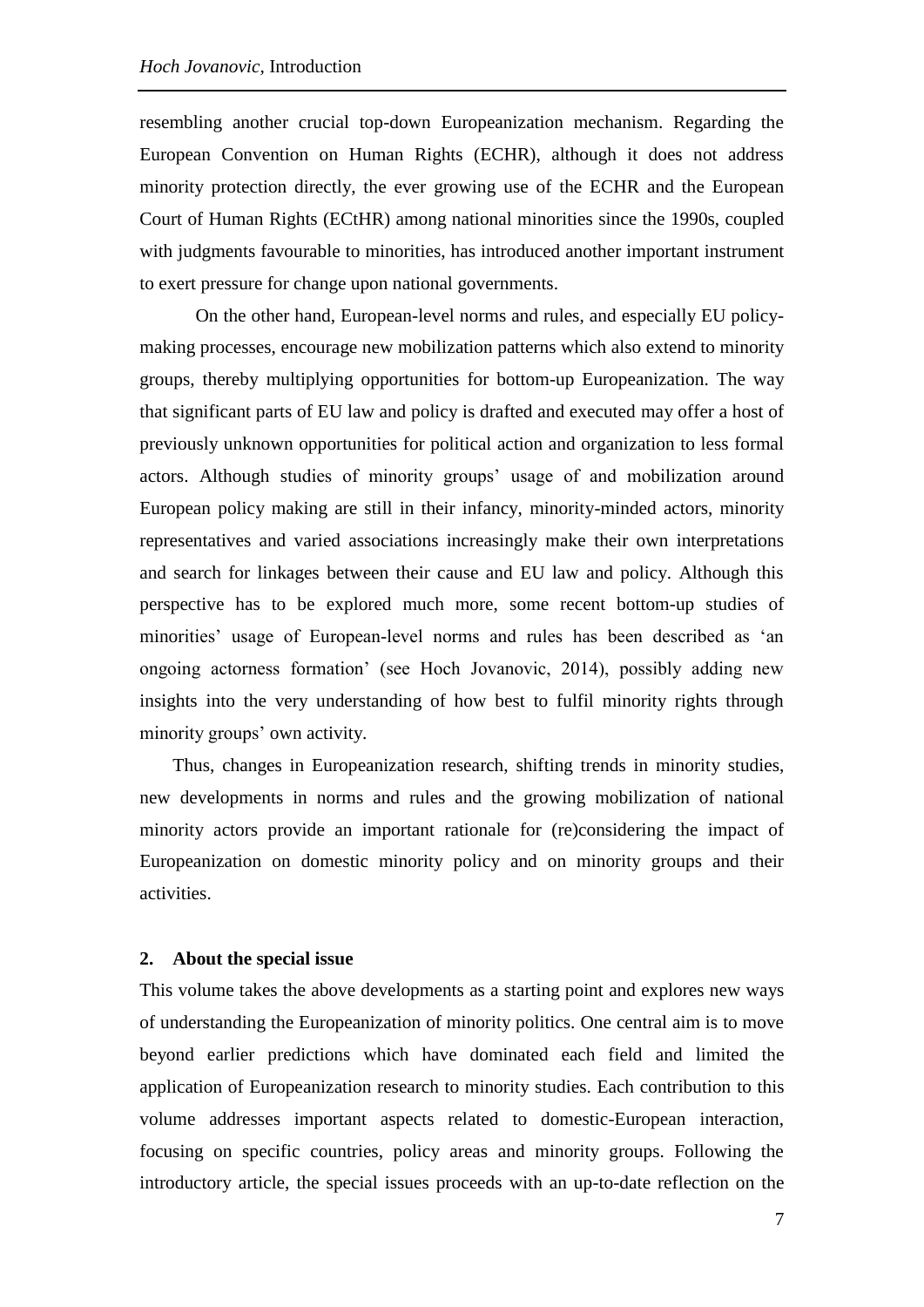EU's continued role in five Central and Eastern European states in relation to the Roma minority. **Ram** argues that despite the EU's efforts to push for improvement of the Roma's living conditions and for more rights through the mechanism of conditionality in recent EU member states during the accession period, a largely mixed situation persists today. This is explained through inconsistency between the EU's policies of inclusion, which provide support to governments and to Roma communities, while discrimination is at the same time reinforced through sustained policies of exclusion by the EU's older member states. This tension results in what the author calls "Europeanized hypocrisy". A second contribution looks at reasons for selective and restrictive forms of Europeanization of domestic minority policies. Historical contexts are assessed in order to explain modest adaptation to Europeanlevel norms and rules on minority rights. Through the case of Denmark and the German minority, **Hoch Jovanovic** and **Lynggaard** illustrate how existing interstate relations, bilateral agreements (even when non-binding) and kin-states continue to be important filters of Europeanization. This is followed by a contribution on ongoing developments among minority communities in older EU member states and how they have started to mobilize in response to changes emerging from European integration. **Crepaz** takes a bottom-up approach and looks at how the Breton minority in France and the German minority in South Tyrol try to upload their own goals to the European level. The different status of the two groups at the domestic level, including factors such as the degree of recognition and the extent of political and cultural representation, are important conditioning variables that help to explain the success in drawing benefits from the European level in order to advance their own interests. A bottom-up approach is also adopted by **Bourne** who assesses the ongoing Europeanization of secession debates in Catalonia and Scotland by focusing on strategic uses of Europe among pro-and anti-independence activists. The author understands Europe both as a force of the EU and as a context in which experiences between states in Europe help to install an environment for change (Europeanization). The article makes a much needed assessment of how Europe provides activists with both opportunities and constraints which they in turn use in ongoing secessionist debates.

One central element in all four articles is their illustration of new ways of bringing together Europeanization and minority studies. This helps to address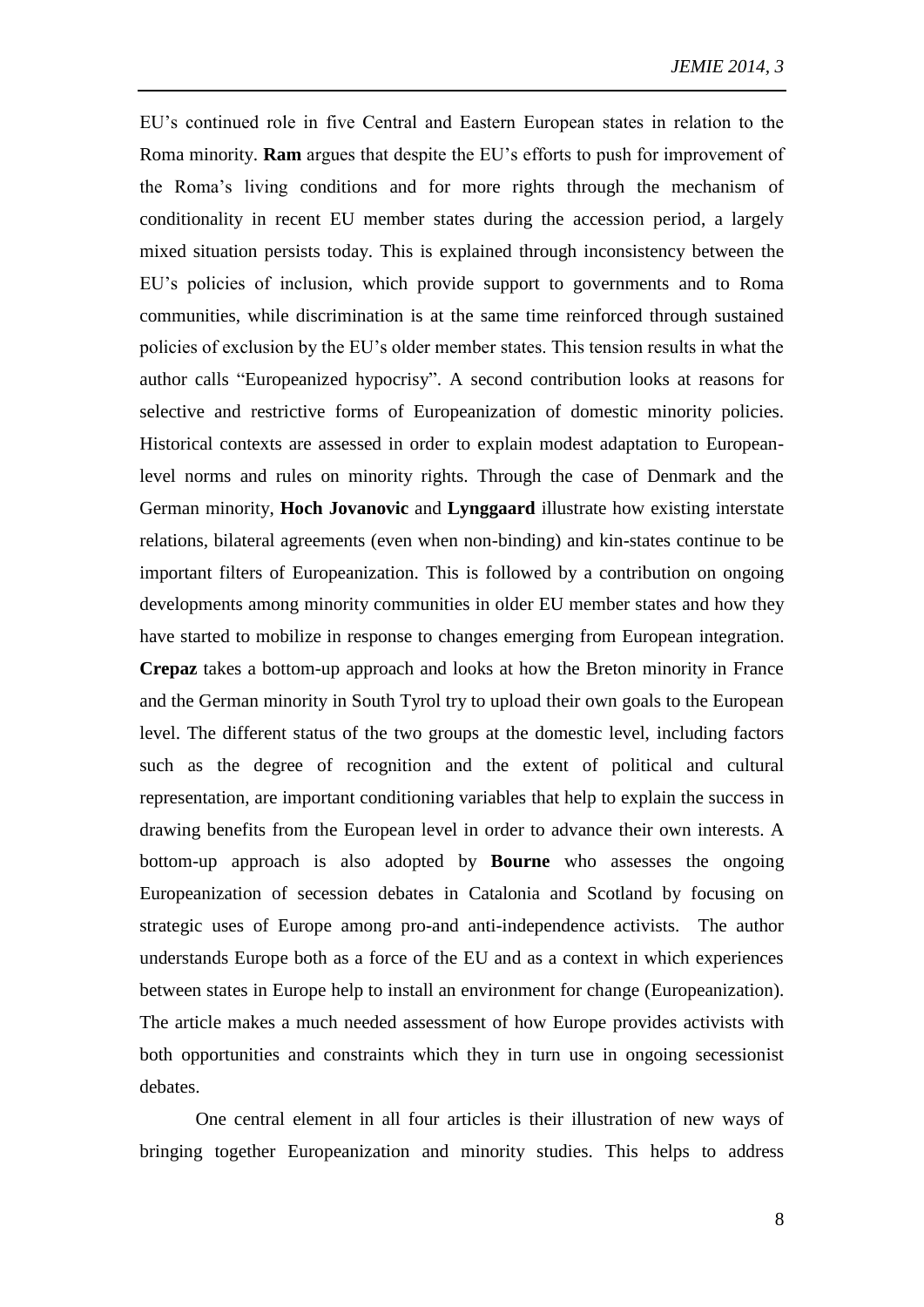limitations that deserve more attention in minority studies by introducing a number of underexplored Europeanization concepts into the study of minority rights.

First, nearly all contributions understand *Europeanization as more than EUization*. It is difficult to speak of European-level norms and rules on minority rights while isolating the instruments and working methods of other organizations, such as the CoE. The mechanisms by which the CoE articulates minority rights reform through the FCNM, the European Charter for Regional or Minority Languages (ECRML) or the ECHR towards its members is one of the clearest examples of Europeanization, through pressure to adopt domestic policy and legislation. As long as the EU continues to lack clear competencies on minority rights in the *acquis* and clear benchmarks with which it could exercise pressure on it member states, vertical Europeanization will need to acknowledge the role of the CoE and its instruments as important machineries of domestic change. Besides vertical top-down processes which depart from clear European-level rules or norms, Europeanization can also occur in a state-to-state fashion, thus taking a horizontal route. In this volume, Bourne treats Europeanization as "lesson drawing" and looks at how experiences between European states provide actors with either opportunities or constraints, which in turn helps to assess a different type of change.

Second, *Europeanization is not only a source of legal convergence* whose endgoal is to harmonize domestic legislation on minority rights. The articles are not limited to explanations of compliance and non-compliance with European legislation. Although legal changes are important for minority regimes, legal change alone does not account for variation in Europeanization processes, while the sole focus on legal consequences obscures other changes taking place. Besides legal implications as a Europeanization effect, the contributions to this volume encapsulate different types of outcomes, showing how Europeanization can result in increased mobilization among minority communities (Crepaz; Bourne), reinforced discourses of minority rights in older EU member states (Crepaz), selective attitude towards Europeanization among state authorities (Hoch Jovanovic and Lynggaard) and inconsistent protection of minority rights among the newer member states once EU membership is guaranteed and the exceptional tool of conditionality no longer applies (Ram).

Third, the contributions illustrate that Europeanization and minority rights are *not limited to new EU member states and EU enlargement conditionality is not the* only mechanism of change. The volume shows the usefulness of a broader range of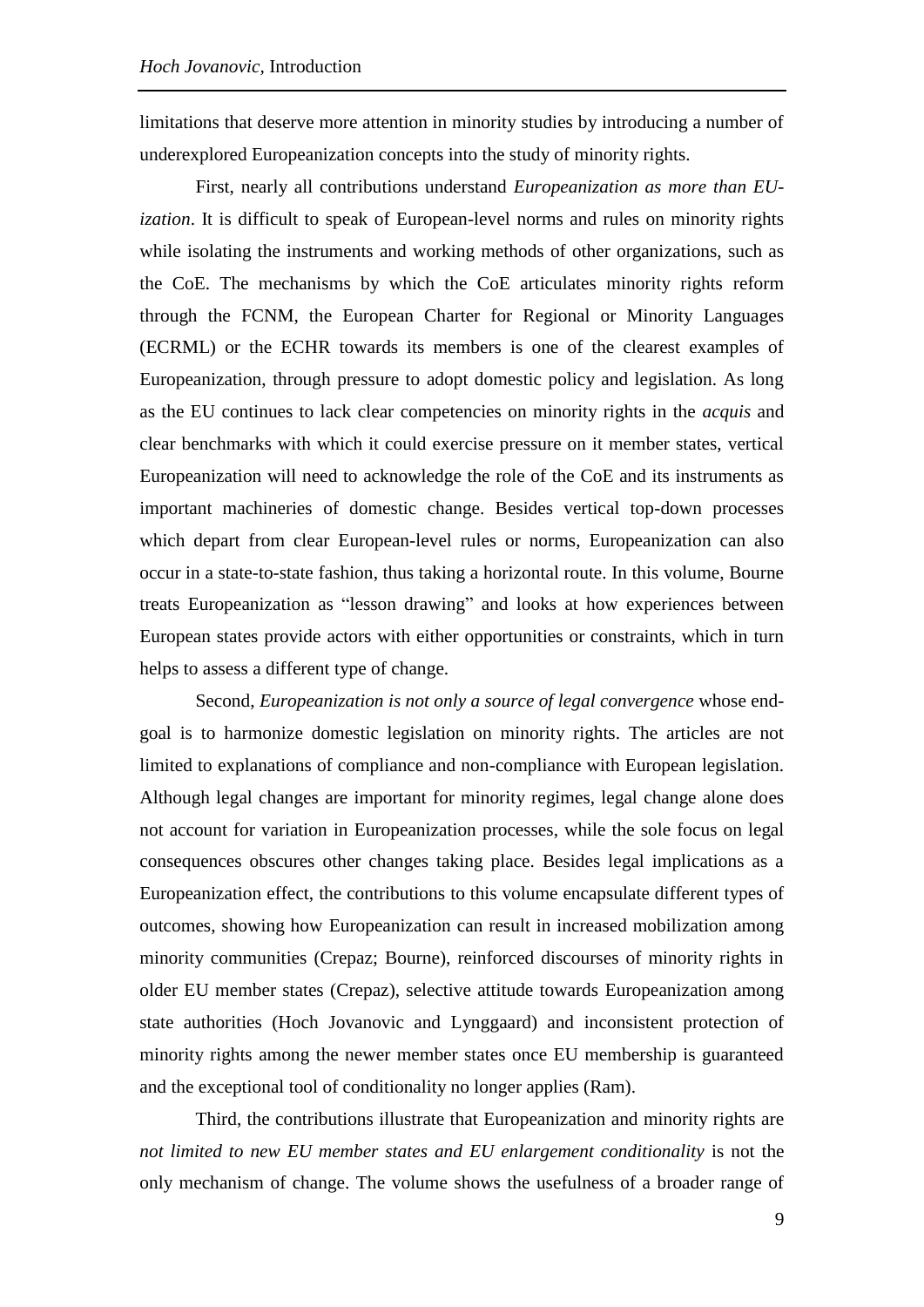techniques from Europeanization research but which to date are less explored in minority studies. Moreover, three contributions also assess Europeanization in the context of older EU member states, corresponding to another lesser explored perspective. One contribution investigates the reasons for policy/institutional change in existing minority policy in Denmark (Hoch Jovanovic and Lynggaard). Another contribution looks at two of the original EU member states, assessing how minority communities in Italy and France are affected by different European norms and rules (Crepaz). A highly up-to-date analysis is provided on how Europe as an actor and political context affects ongoing independence debates in Scotland and Catalonia (Bourne). Finally, one of the contributions underlines the importance of continuing to study the post-enlargement scenario in new EU member states, by illustrating the ways in which the situation of the Roma in Central and Eastern European states has continued to develop even after the EU's tool of conditionality no longer applies (Ram).

Fourth, the volume addresses the unfair division between *top-down* and *bottom-up* approaches common to both Europeanization research and to minority studies, with top-down approaches dominating both. In Europeanization research, studies have examined domestic impact through the implementation of well-defined policy areas at the EU level where a policy template exists (see Lynggaard, 2011). Similarly, minority studies have looked at implementation of national and international legislation, and how these have been implemented by governments and public bodies (see Ahmed, 2010). Such top-down approaches have mainly analysed state-level processes. Europeanization research has begun to explore bottom-up approaches, often by studying local actors and how they seize or interpret European rules and opportunities (Pasquier, 2005). In minority studies, bottom-up studies are explored even less, although recent literature on empowerment points in this direction (see *JEMIE* Special Issue 2, 2014). Two contributions in this volume address this much needed and neglected perspective. Both Bourne and Crepaz show the usefulness of applying concepts and research strategies associated with bottom-up Europeanization approaches in order to understand what actors do and how they bring about change through their own uses of Europe. Bourne does this by assessing how secessionist activists use Europe as an opportunity or constraint for advancing their own claims, while Crepaz argues that "uploading" tendencies to the EU are developing among minority groups because the EU lacks its own competences. Both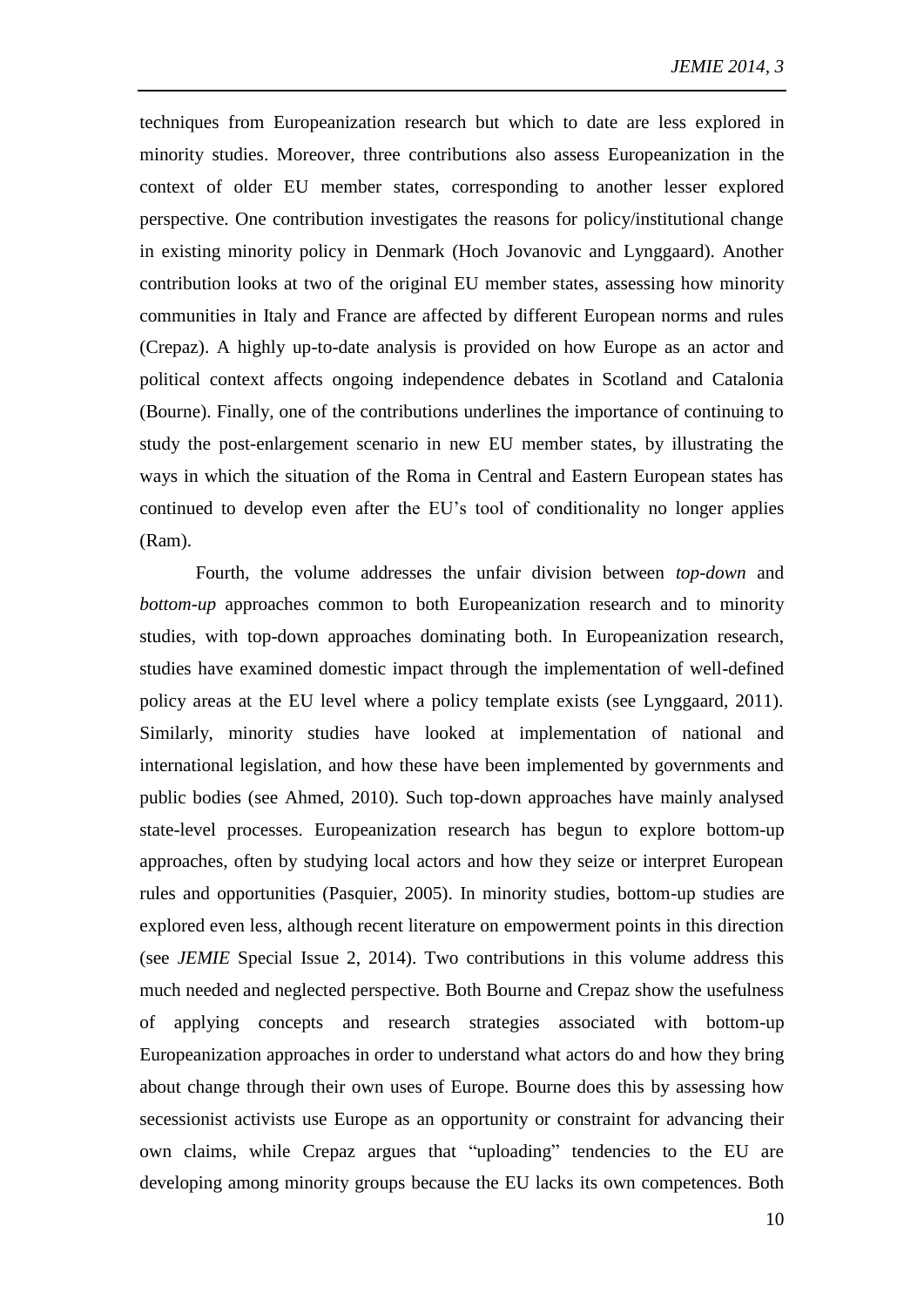contributions help to demonstrate how change can occur in the absence of clear policy templates at the European level without pressure to align or through horizontal interaction, prompting important insights on how European integration can influence minority politics through unintended and indirect means.

And finally, the volume considers a *broader range of intervening variables/conditioning mechanisms* than previous minority studies by examining processes of Europeanization. Instead of focusing solely on the EU as the key source of change in domestic minority performances, the volume considers a broader range of variables in order to explain variation in Europeanization processes of change and its outcomes. In line with institutional theories, Hoch Jovanovic and Lynggaard's article on Danish minority policy shows how historical institutionalism brings in factors which are important in the exercise of minority rights but are less explored as conditioning variables of Europeanization, namely inter-state relations and bilateral agreements. Their study demonstrates how specific historical experiences influence the process of interpretation and translation of European-level norms and rules within domestic arrangements by pointing to the importance of a minority's kin-state. A kinstate's role vis-à-vis Europeanisation processes, including the distinction between minorities with a kin-state and minorities without a kin-state, has yet to be tested through further case studies.

In the context of minority rights and Europeanization, case selection needs to pay attention not only to the choice of state, but also to the selection of minority group. This selection has important effects on research design and hypotheses development. Ram's article on the persistent discrimination of the Roma is a good illustration of how decisive group-specific factors are when assessing the impact of Europeanization in the field of minority rights. It is important not to assume that the same conditions apply to all minority groups within one and the same country (see Hoch Jovanovic, 2014). For example, a comparison between Roma and the Hungarian minority in most Central Eastern European states which joined the EU since 2004 would involve different conditioning variables and different Europeanization outcomes, both on domestic policy and on minority groups' activities. Hoch Jovanovic and Lynggaard's article on Danish minority policy also shows how the concept of path dependency becomes associated with a unique historical experience, itself linked to one particular minority group, which underlines that one should not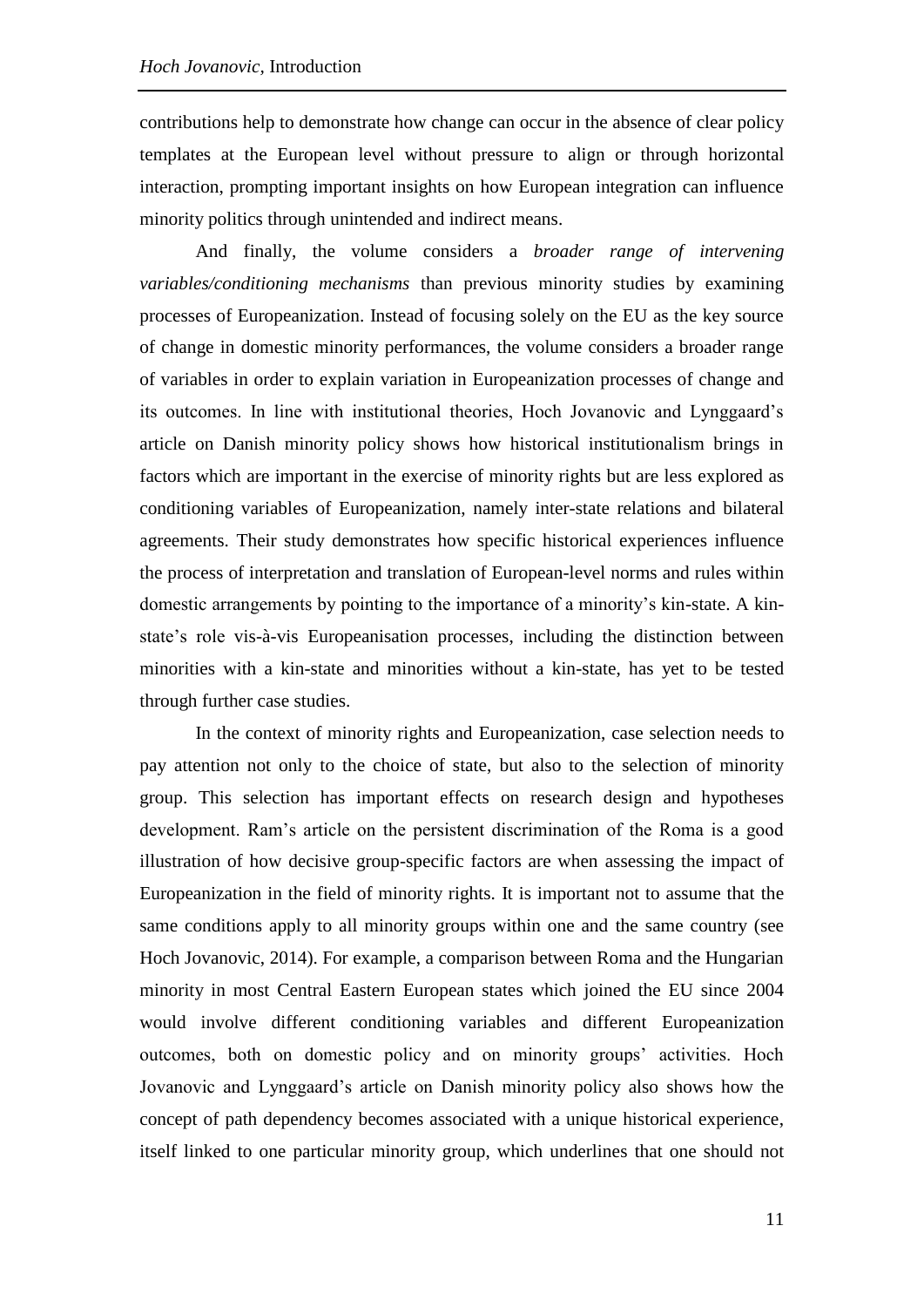assume that the same Europeanization outcomes apply to other minorities in Denmark.

The inclusion of what is normally difficult to ignore in minority studies, namely the powerful imprint of domestic constellations, into research on Europeanization and minority rights helps to address some of the limitations of existing studies. That is, by addressing the question of how to explain Europeanization beyond the EU's application of conditionality and measuring compliance with EU law, the volume points towards designs that pay more attention to factors at the domestic level in explaining differential Europeanization processes and outcomes. This also questions some earlier ideas which have defined the EU's role in the context of minority rights. For example, in the context of EU enlargement, it was largely assumed that the EU held transformative power due to asymmetrical relations with EU accession countries (Grabbe, 2005). Such conclusions drew on the powerful function of incentives offered by EU membership which in the context of minority rights served as the key mechanism of Europeanization (Schimmelfennig and Sedelmeier, 2005). Ram's contribution in this volume demonstrates well that these earlier assumptions are less relevant when assessing the post-enlargement situation. By recasting the focus away from the *EU variable* to variables found at other levels—be they national, regional, local or interstate—broader fields of examination and explanatory models are suggested. Europeanization as such draws attention to different factors affecting change in minority politics, helping us to study transformations of minority rights and group activities at times of European integration.

## *References*

- Ahmed, T. 'A Critical Appraisal of EU Governance for the Protection of Minority Rights'. *International Journal on Minority and Group Rights* 17(2) (2010): 265-285.
- \_\_\_\_. *The Impact of EU law on Minority Rights.* Oxford: Hart Publishing, 2011.
- \_\_\_\_, and T. Hervey. 'The European Union and Cultural Diversity: A Missed Opportunity?' *European Yearbook of Minority Issue* 3 (2003/4). Leiden: Martinus Nijhoff Publishers: 2003.
- Alfredsson, G. 'A Frame with an Incomplete Painting'. *International Journal on Minority and Group Rights* 7(4) (2000): 291-304.
- Bourne, A. 'European Identity: Conflict and Cooperation'. In *Crossroads in European Union Studies*, eds. K. Lynggaard, K. Löfgren and I. Manners, in press. Basingstoke: Palgrave Macmillan, 2014.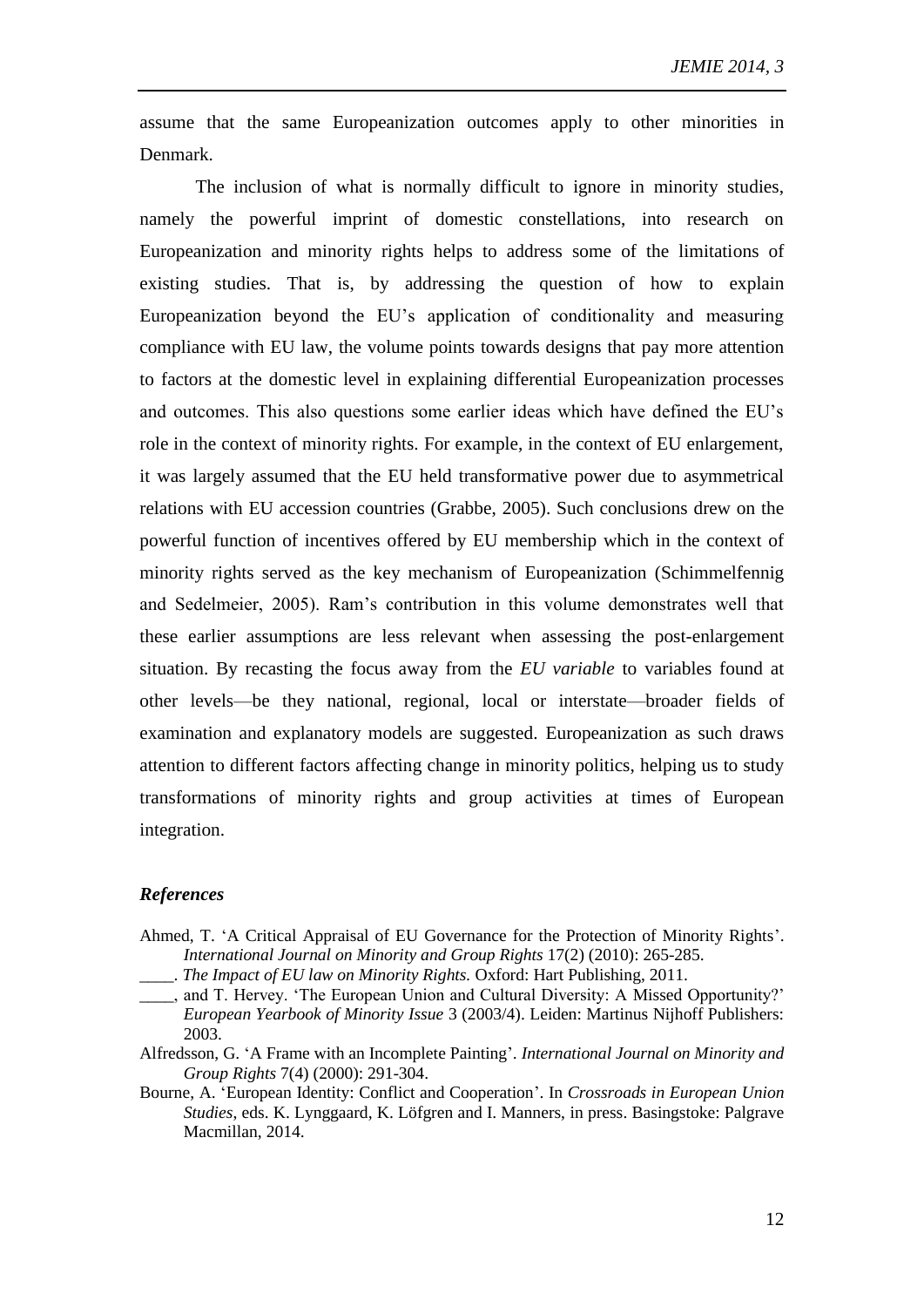- Bulmer, S., and C. Radaelli. 'The Europeanization of Member State Policy'. In *The Member States of the European Union*, eds, S. Bulmer and C. Lequesne, 357-384*.* Oxford: Oxford University Press, 2012.
- Caporaso, J. 'Towards a Normal Science of Regional Integration'. *Journal of European Public Policy* 6(1) (1999): 160-164.
- Carter, C., and R. Pasquier. 'Europeanization of Regions as "Spaces for Politics": A Research Agenda'. *Regional and Federal Studies* 20(3) (2010): 295-314.
- della Porta, D., and M. Caini. *Social Movements and Europeanization.* Oxford: Oxford University Press, 2009.
- Falkner, G., O. Trieb, M. Hartlapp and S. Laiber. *Complying with Europe: EU Harmonization and Soft Law in the Member States*. Cambridge: Cambridge University Press, 2005.
- Favell, A., and V. Guiraudon. *Sociology of the European Union.* London: Palgrave Macmillan, 2011.
- Featherstone, K., and C. Radaelli. *The Politics of Europeanization.* Oxford: Oxford University Press, 2003.
- Galbreath, D., and J. McEvoy. *The European Minority Rights Regime: Towards a Theory of Regime Effectiveness.* Basingstoke: Palgrave Macmillan, 2012.
- Goetz, K., and S. Hix. *Europeanised Politics? European Integration and National Political Systems*. London: Frank Cass, 2000.
- Grabbe, H. *The EU's Transformative Power: Europeanization through Conditionality in Central and Eastern Europe.* Basingstoke: Palgrave Macmillan, 2005.
- Graziano, P. and P.M. Vink. *Europeanization: New Research Agendas*. Basingstoke: Palgrave Macmillan, 2007.
- Hay, C., and B. Rosamond. 'Globalization, European Integration and the Discursive Construction of Economic Imperatives'. *Journal of European Public Policy* 9(2) (2002): 147-167.
- Henrard, K. *Devising an Adequate System of Minority Protection: Individual Human Rights, Minority Rights and the Rights to Self-determination.* The Hague: Martinus Nijhoff Publishers, 2000.
- Henrard, K. 'Ever-increasing Synergy towards a Stronger Level of Minority Protection between Minority-specific and Non-Minority-specific Instruments'. *European Yearbook of Minority Issue* 3 (2003/4)*.* Leiden: Martinus Nijhoff Publishers, 2003.
- \_\_\_\_. 'The Added Value of the Framework Convention for the Protection of National Minorities (II). The two Pillars of an Adequate System of Minority Protection'. In *The Framework Convention for the Protection of National Minorities: a Useful Pan-European Instrument?*, eds. B. DeWitte, P. Lemmens and A. Verstichel. Antwerp: Intersentia, 2008.
- Hoch Jovanovic, T. 'Reinventing National Minority Rights through European Integration: From Top-down to Bottom-up Europeanization'. PhD dissertation, Roskilde University, Denmark, 2014.
- Irondelle, B. 'Europeanization without the European Union? French Military Reforms 1991- 96'. *Journal of European Public Policy* 10(2) (2003): 208-226.
- Jackson-Preece, J. *National Minorities and the European Nation-States System.* Oxford: Clarendon Press, 1998.
- Jacquot, S., and C. Woll. 'Using Europe: Strategic Action in Multi-level Politics'. *Comparative European Politics* 8(1) (2010): 110-126.
- Journal on Ethnopolitics and Minority Issues in Europe. Special Issue National Minorities between Protection and Empowerment 2 (2014).
- Kelley, J. *Ethnic Politics in Europe: The Power of Norms and Incentives*. Princeton: Princeton University Press, 2004.
- Klatt, M., and J. Kühl. 'National Minorities and Cross-border Cooperation between Hungary and Croatia. A Case-study of Baranya/Hungary and Osiječko-Baranjska County/Croatia'. *European Yearbook of Minority Issue* 6 (2006/7). Leiden: Martinus Nijhoff Publishers, 2006.